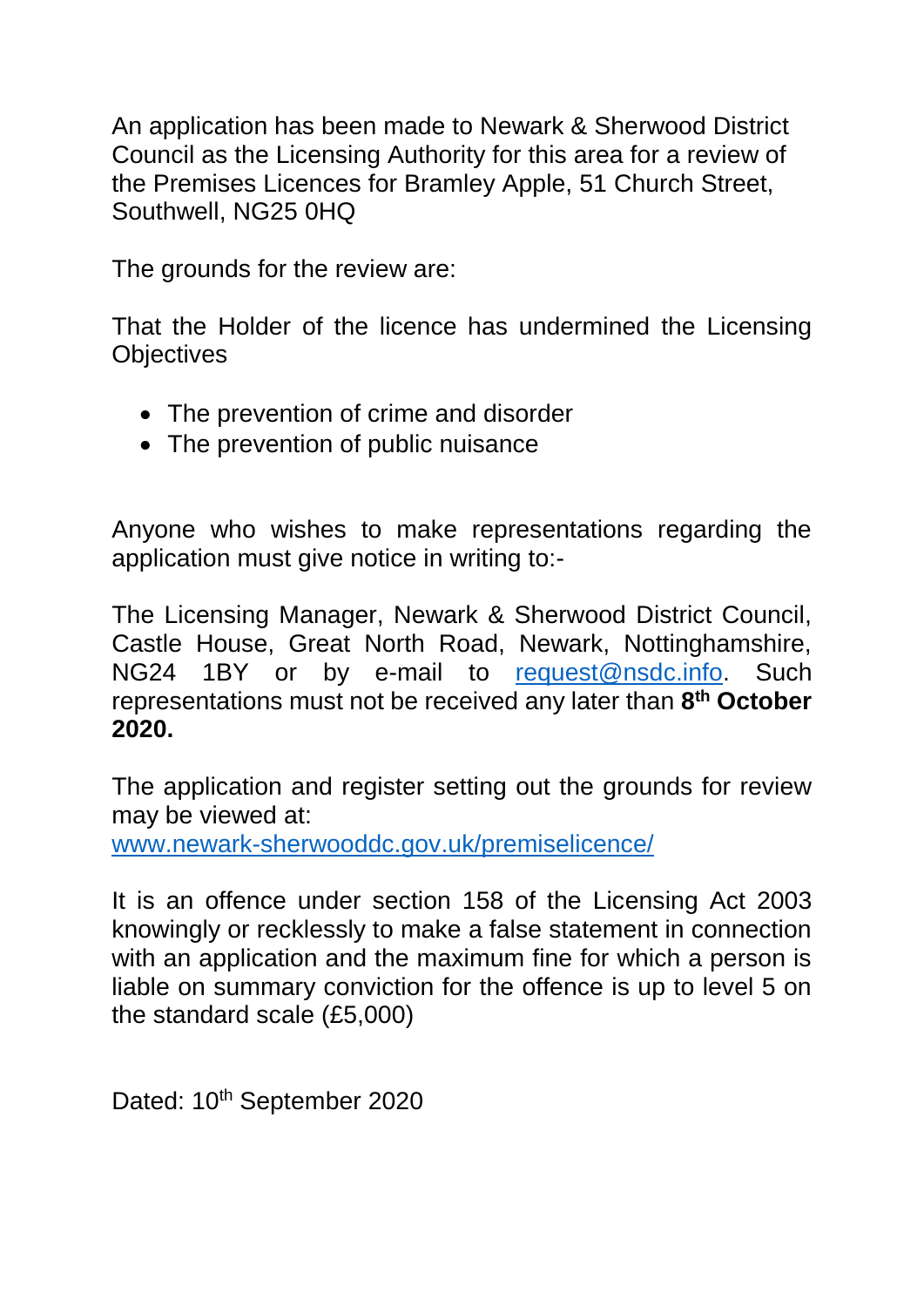## **Application for the review of a premises licence or club premises certificate under the Licensing Act 2003**

## **PLEASE READ THE FOLLOWING INSTRUCTIONS FIRST**

Before completing this form please read the guidance notes at the end of the form. If you are completing this form by hand please write legibly in block capitals. In all cases ensure that your answers are inside the boxes and written in black ink. Use additional sheets if necessary. You may wish to keep a copy of the completed form for your records.

**I**

 *(Insert name of applicant)*

**apply for the review of a premises licence under section 51 / apply for the review of a club premises certificate under section 87 of the Licensing Act 2003 for the premises described in Part 1 below (delete as applicable)**

**Part 1 – Premises or club premises details** 

**The Bramley Apple Public House** 

**51, Church Street**

**Southwell**

**Name of premises licence holder or club holding club premises certificate (if known)**

**Number of premises licence or club premises certificate (if known)** 

| <b>Part 2 - Applicant details</b>                                                                                                                |                              |
|--------------------------------------------------------------------------------------------------------------------------------------------------|------------------------------|
|                                                                                                                                                  |                              |
| I am                                                                                                                                             | Please tick $\checkmark$ yes |
| 1) an individual, body or business which is not a responsible<br>authority (please read guidance note 1, and complete $(A)$ )<br>or $(B)$ below) |                              |
|                                                                                                                                                  |                              |
| 2) a responsible authority (please complete $(C)$ below)                                                                                         |                              |
| 3) a member of the club to which this application relates<br>(please complete (A) below)                                                         |                              |

| (A) DETAILS OF INDIVIDUAL                |  |
|------------------------------------------|--|
| <b>APPLICANT</b> (fill in as applicable) |  |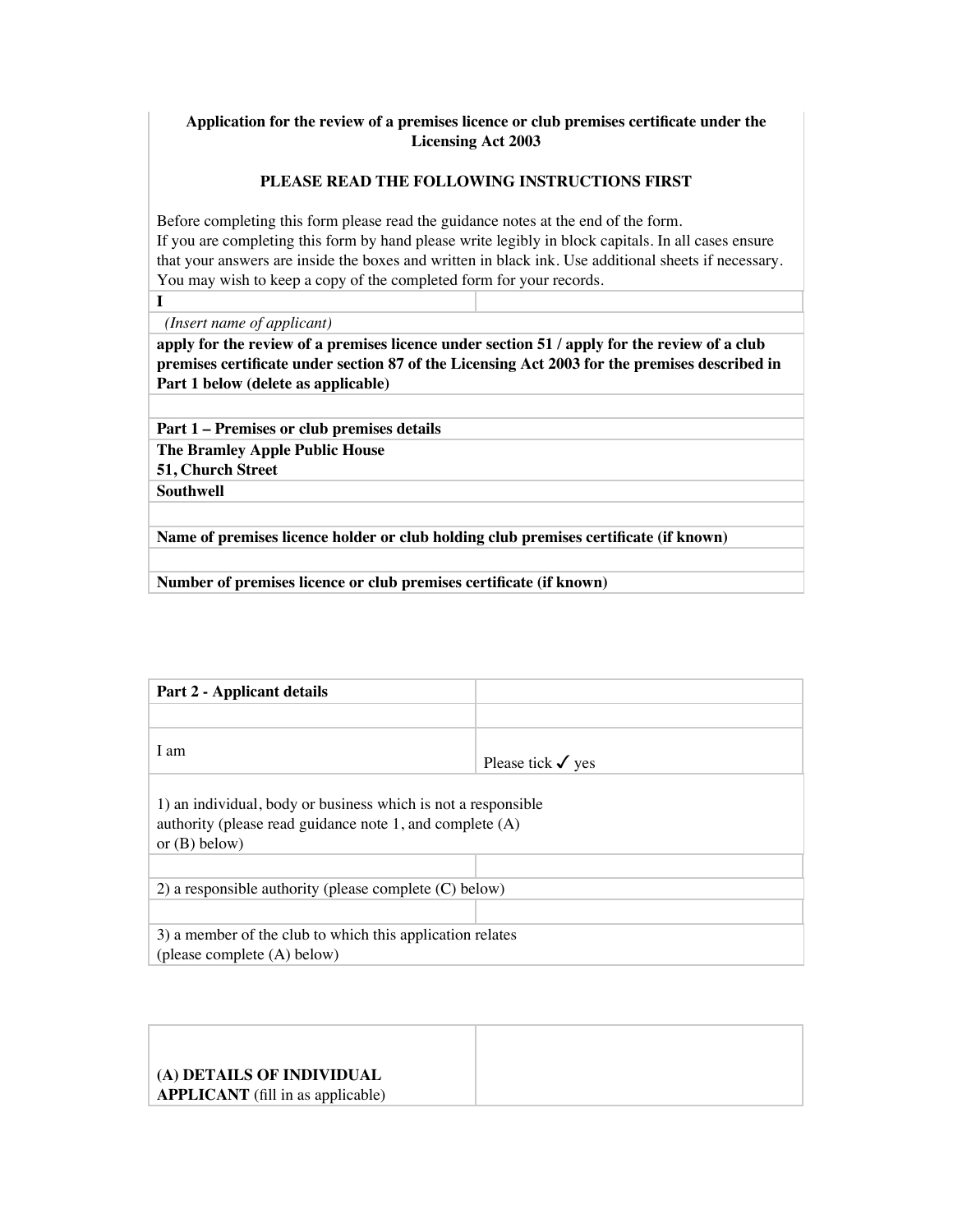| Please tick $\checkmark$ yes        |                                  |             |                              |                    |                |
|-------------------------------------|----------------------------------|-------------|------------------------------|--------------------|----------------|
| Mr                                  | <b>Mrs</b>                       | <b>Miss</b> |                              | Ms.                | Other<br>title |
|                                     |                                  |             |                              | (for example, Rev) |                |
| <b>Surname</b>                      |                                  |             |                              | <b>First names</b> |                |
|                                     | I am 18 years old or over        |             | Please tick $\checkmark$ yes |                    |                |
| <b>Current postal</b><br>address if | different from premises address  |             |                              |                    |                |
| Post town                           |                                  |             | <b>Post Code</b>             |                    |                |
|                                     | Daytime contact telephone number |             |                              |                    |                |
|                                     | E-mail address (optional)        |             |                              |                    |                |

| (B) DETAILS OF OTHER APPLICANT |  |
|--------------------------------|--|
|                                |  |
| Name and address               |  |
| Telephone number (if any)      |  |
| E-mail address (optional)      |  |

| (C) DETAILS OF RESPONSIBLE AUTHORITY APPLICANT |  |
|------------------------------------------------|--|
| Name and address                               |  |
| Telephone number (if any)                      |  |
| E-mail address (optional)                      |  |

| This application to review relates to the<br>following licensing objective(s) |  |
|-------------------------------------------------------------------------------|--|
| 1) the prevention of crime and disorder x                                     |  |
| 2) public safety                                                              |  |
| 3) the prevention of public nuisance. $x$                                     |  |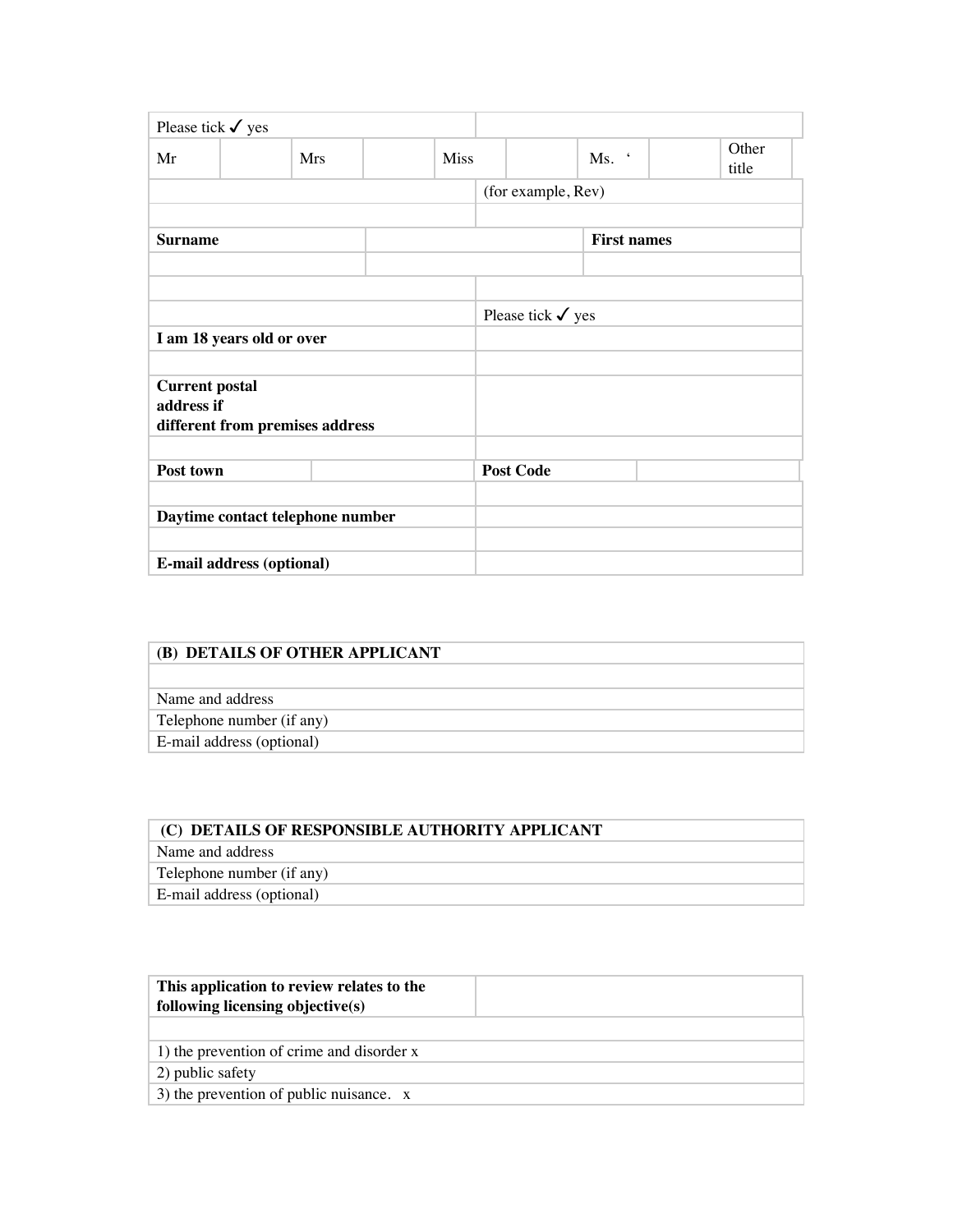**Please provide as much information as possible to support the application** (please read guidance note 3)

# **Objection to the licence regards principally to the prevention of public nuisance.**

A meeting was held on Tuesday the  $25<sup>th</sup>$ of August to discuss the issues we have been experiencing. Over sixteen people attended this meeting and expressed their concerns. The general consensus regarded:

- **•** Congregating in large groups at the front of the pub between 10pm-2am on a weekly basis.
- Talking loudly/shouting, standing in the middle of the road
- Swearing and anti social behaviour, disturbance and anti -social behaviour extending outside of the pub down the street affecting all residents
- Excessive noise levels, enough to keep residents awake/prevent us getting to sleep, including screaming,
- Drinking outside, all of which seems unmanageable: urination, littering and damage to properties
- cars parking on double yellow lines for the evening/night
- cars/taxis picking up customers, slamming of car doors, revving engines, especially after 12am
- **▪ For residents at the rear of the pub,**
- back door open wide so noise levels high and congregating outside the back door smoking (no designated smoking area)

Obviously, all of this interferes with each resident's *reasonable enjoyment* of their property

## **COVID**

**in this particular period of covid 19 some residents have observed that social distancing**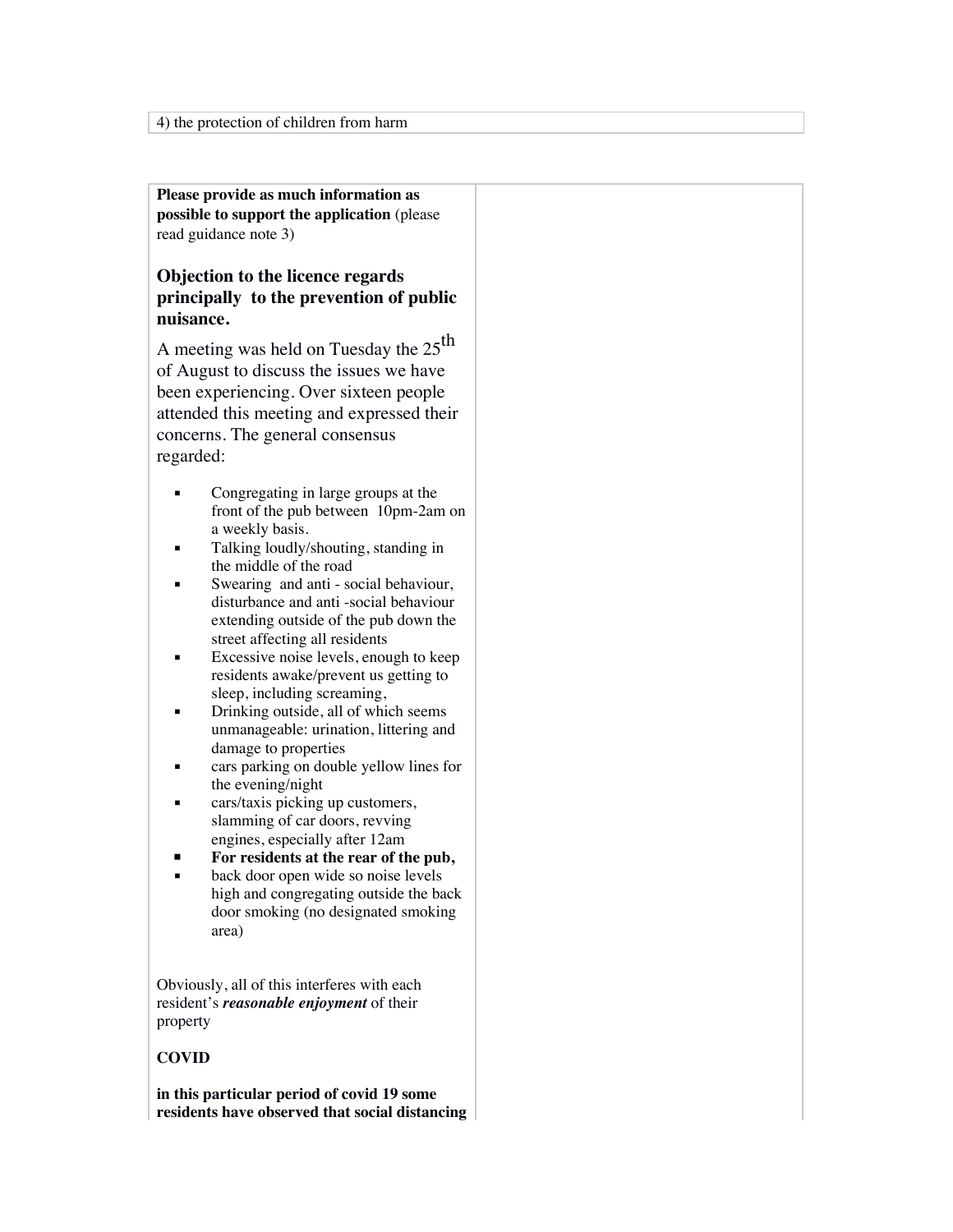#### **rules have been flouted.**

#### **The Meeting**

It was agreed in the meeting that the pub would adhere to earlier closing times for one month to see if this helped the situation. It is clear that the late licence causes more anti social behaviour, as noise has improved past 1am. However, because the new times have only changed slightly there has been little difference to the above issues. Noise after 1 am has decreased but noise up to 1am is as bad. It should be pointed out that the unreasonable behaviour of some of the customers, though particularly bad after 11pm, is unfortunately not confined to these hours.

**residents have observed that social distancing** 

# **Location.**

The location of the public house is in the middle of a residential area along a main street in which there are already two other public houses.

There are two public houses within a short distance of the Bramley Apple pub that do not seem to have an issue with noise and anti social behaviour. I see that the Hearty Goodfellow closes at 10, the Coach House is 10.30/ 11 at the latest. By keeping late opening hours, this pub attracts all those who cannot get a drink anywhere else. They are already drunk when they arrive and are unable to control their behaviour.

## **History**

Since I moved here in 1999 the Bramley has never been a thriving concern, but it was a pleasant enough 'local', attracting a broad spectrum of customers. We are not averse to people having a nice time but the way the pub is run is not going to attract a community feel. In recent years and especially after the flooding in 2013, the pub has deteriorated dramatically, in every respect. Apart from one or two responsible landlords, there was overall a limited regard for the neighbours and the pub itself degenerated in terms of cleanliness, order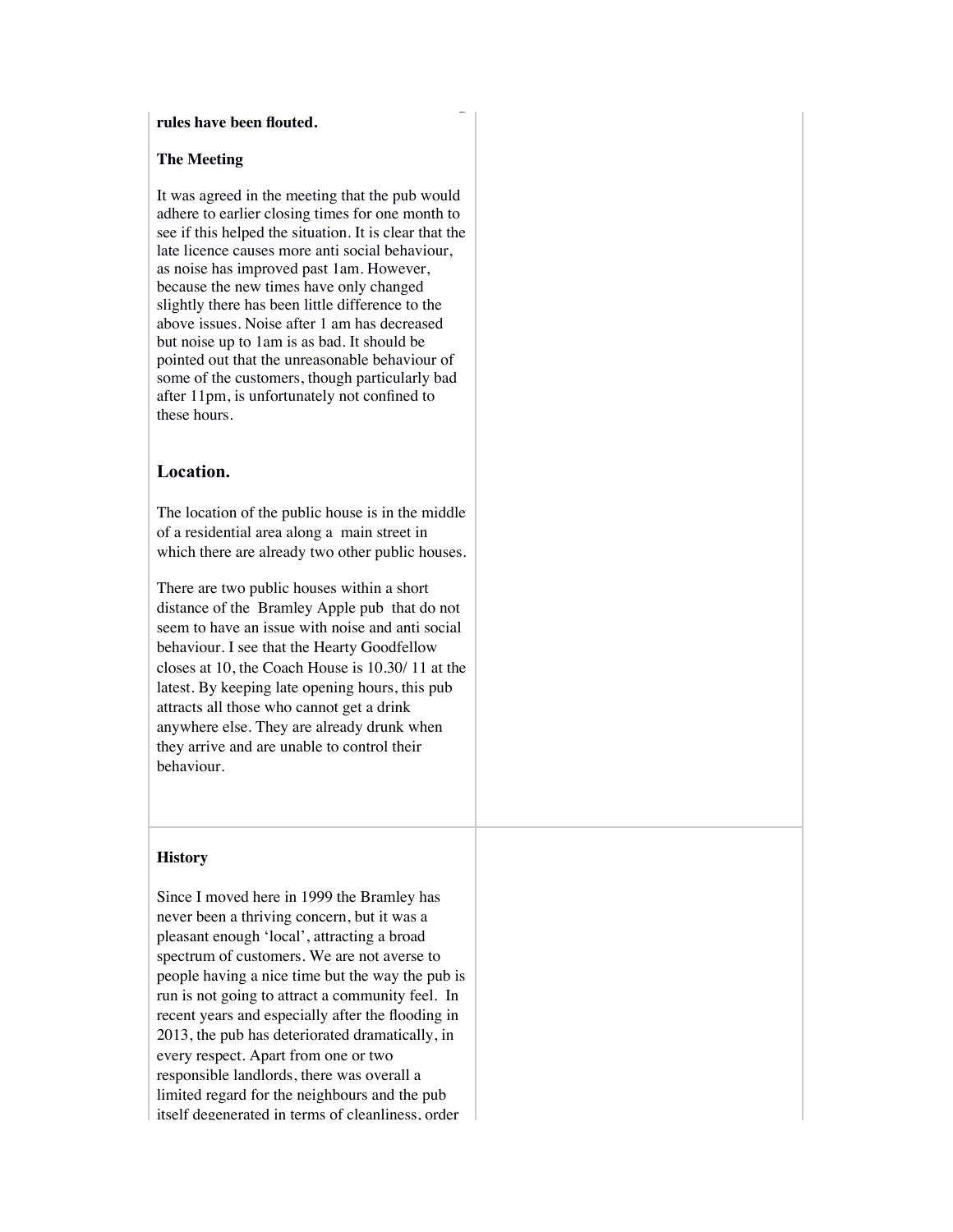itself degenerated in terms of cleanliness, order and level of nuisance, attracting generally young adults and daily regular drinkers. Many congregated on the back step, visible from my kitchen window, smoking and talking loudly, with no regard for who might be in earshot. There was a good deal of underage drinking, after hours drinking, loud noise and music. Neighbouring areas were littered with cigarette ends and used as public toilets.

The recent licensee has promised to turn the pub around and respect the community. However, we have observed late night noise and anti social behaviour and customers moving on to the Bramley from other pubs just to drink more. They congregate at the front of the pub and have been known to stay, making noise until 2 in the morning.

There is no apparent reason to allow this public house in Southwell, The Bramley Apple, to have a licence extension which means it stays open till midnight during the week and one o'clock on a Friday and Saturday night. This seems very unreasonable and is bound to encourage anti social behaviour. The residents were certainly not consulted on this matter. These hours may be acceptable in a city/ town centre surrounded by commercial premises, ut are not so in an area where people of all ages live : young families, the elderly, school children and workers. People who need to sleep at a reasonable hour and do not expect to be kept awake by bright lights, shouting, drunken people, cars revving etc.

I would add to this that I have been in communication with NSDC regarding this public house since the flood of 2013. The complaints then regarded the state of the rear garden. I communicated with Alan Batty and Jeremy Hutchinson. Nothing was ever done. We (my neighbours and I put up a fence to shield us from the debris and piled rubbish.)

From 2016 to current times I have complained on a regular basis about the same problems. I am very disappointed with the response of NSDC who have fobbed me off for 5 years with empty promises of resolving the various issues I have had to endure.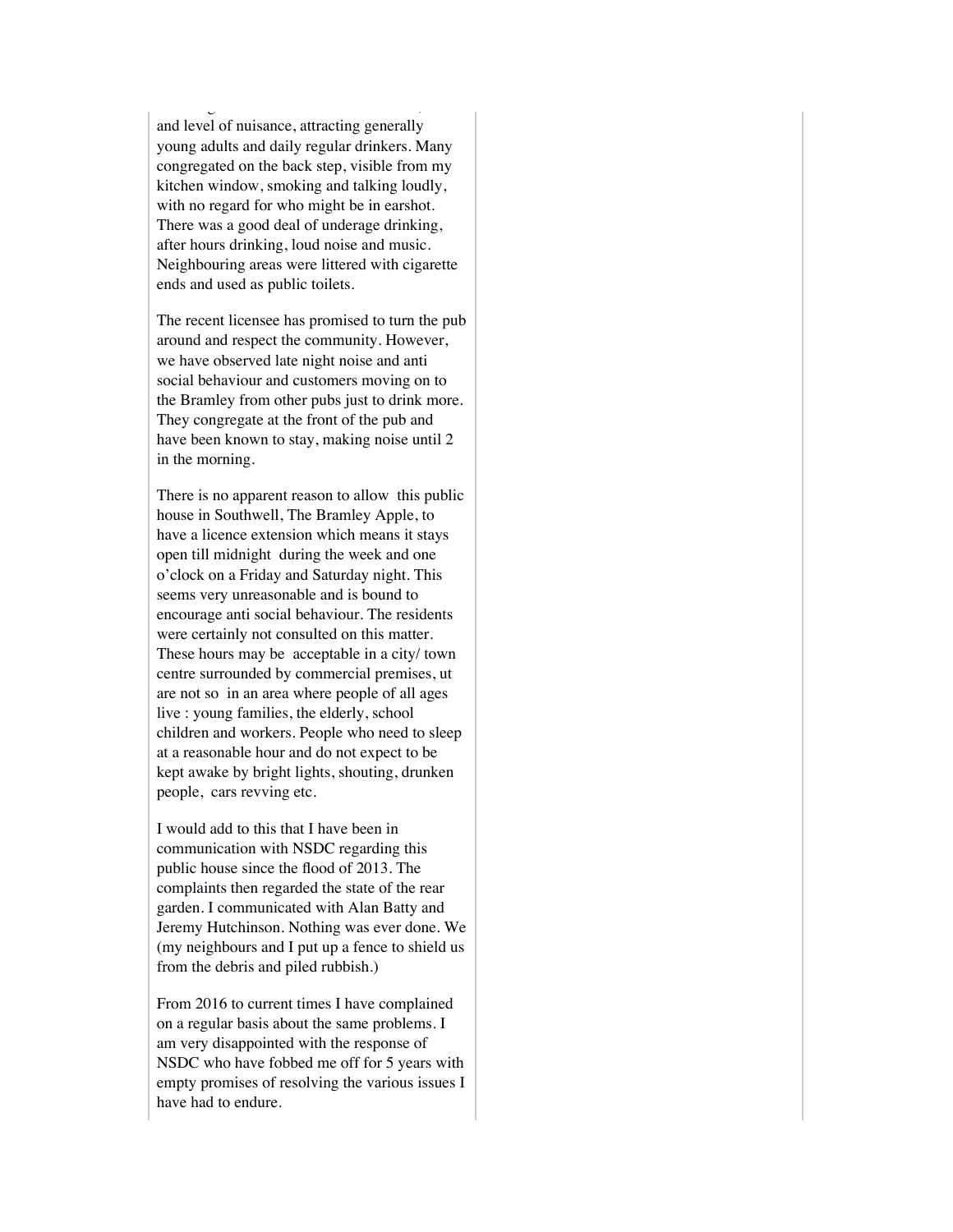| The pub has a right to make a living, but not at<br>the expense of this community. The previous<br>licensees and the current one are unable to<br>manage their customers and we cannot reiterate<br>enough how much this is affecting people's<br>enjoyment of their own properties. We are now<br>making a stand collectively as a community to<br>push for change. We would ask that our<br>complaints are taken seriously. The pub has not<br>been a community pub for many years and if the<br>clientele continue to be those who display loud<br>drunken anti-social behaviour- urinating,<br>throwing litter, swearing and shouting- it will<br>never become so again. |                   |
|------------------------------------------------------------------------------------------------------------------------------------------------------------------------------------------------------------------------------------------------------------------------------------------------------------------------------------------------------------------------------------------------------------------------------------------------------------------------------------------------------------------------------------------------------------------------------------------------------------------------------------------------------------------------------|-------------------|
|                                                                                                                                                                                                                                                                                                                                                                                                                                                                                                                                                                                                                                                                              | Please tick √ yes |
| Have you made an application for review<br>relating to the<br>premises before                                                                                                                                                                                                                                                                                                                                                                                                                                                                                                                                                                                                | N <sub>0</sub>    |
|                                                                                                                                                                                                                                                                                                                                                                                                                                                                                                                                                                                                                                                                              |                   |
| If yes please state the date of that application                                                                                                                                                                                                                                                                                                                                                                                                                                                                                                                                                                                                                             | Month Year<br>Day |

**If you have made representations before relating to the premises please state what they were and when you made them**

| Please tick $\checkmark$ yes                                                                                                                                                   |  |
|--------------------------------------------------------------------------------------------------------------------------------------------------------------------------------|--|
| I have sent copies of this form and enclosures to the responsible authorities and the<br>premises licence holder or club holding the club premises certificate, as appropriate |  |